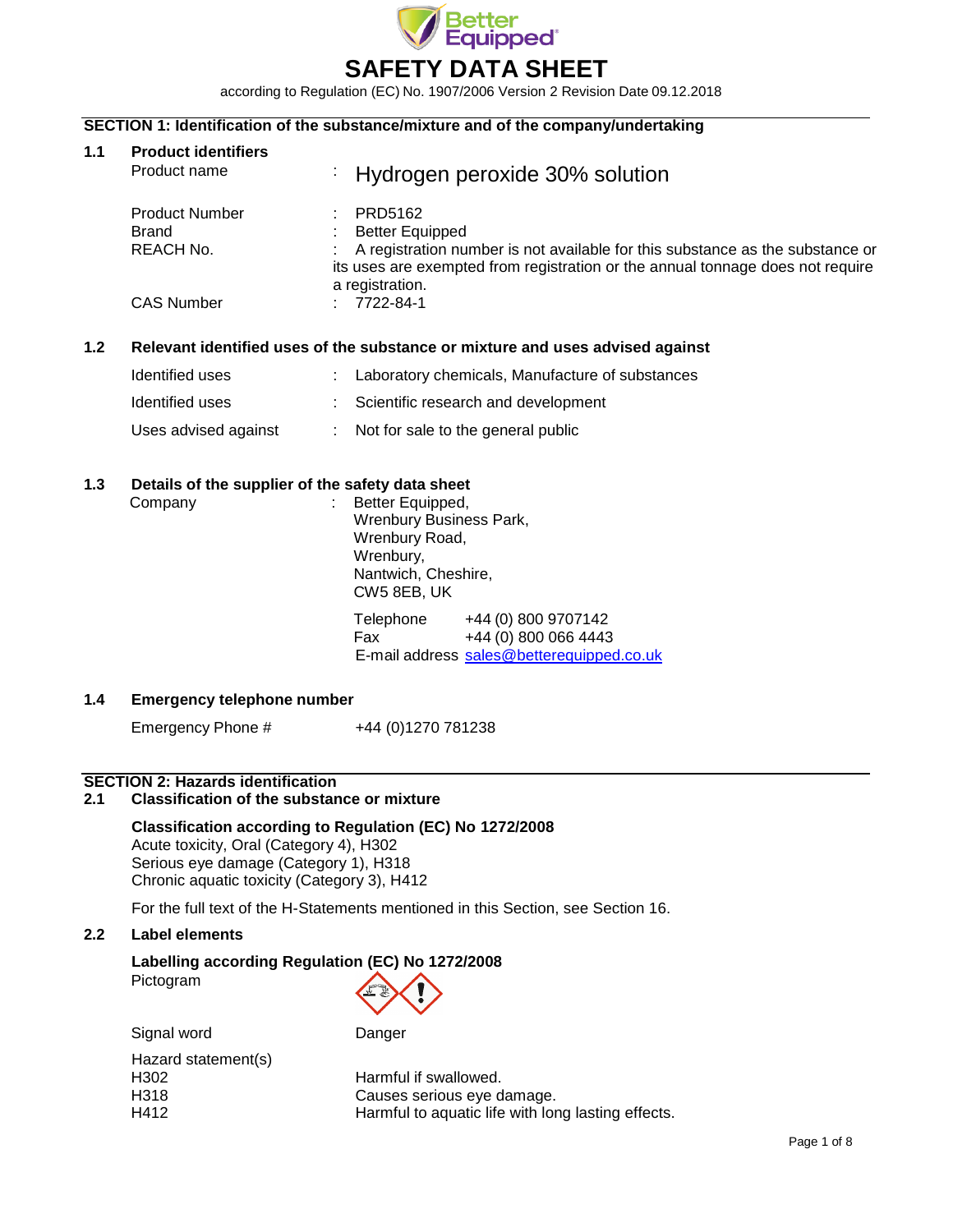

| Precautionary statement(s)  |                                                                                                                                                                                 |
|-----------------------------|---------------------------------------------------------------------------------------------------------------------------------------------------------------------------------|
| P <sub>264</sub>            | Wash skin thoroughly after handling.                                                                                                                                            |
| P270                        | Do not eat, drink or smoke when using this product.                                                                                                                             |
| P273                        | Avoid release to the environment.                                                                                                                                               |
| P <sub>280</sub>            | Wear eye protection/face protection.                                                                                                                                            |
| $P305 + P351 + P338 + P310$ | IF IN EYES: Rinse cautiously with water for several minutes. Remove<br>contact lenses, if present and easy to do. Continue rinsing. Immediately<br>call a POISON CENTER/doctor. |
| P <sub>501</sub>            | Dispose of contents/ container to an approved waste disposal plant.                                                                                                             |

Supplemental Hazard Statements: none

## **2.3 Other hazards**

This substance/mixture contains no components considered to be either persistent, bioaccumulative and toxic (PBT), or very persistent and very bioaccumulative (vPvB) at levels of 0.1% or higher.

### **SECTION 3: Composition/information on ingredients**

| 3.2     | Mixtures         |                 |
|---------|------------------|-----------------|
| Formula |                  | : $H_2O_2$      |
|         | Molecular weight | $: 34.01$ g/mol |

### **Hazardous ingredients according to Regulation (EC) No 1272/2008**

| Component                      |                                        | Classification                                                                                                                                                                                                                                                                                                                                                                                                                      | Concentration      |
|--------------------------------|----------------------------------------|-------------------------------------------------------------------------------------------------------------------------------------------------------------------------------------------------------------------------------------------------------------------------------------------------------------------------------------------------------------------------------------------------------------------------------------|--------------------|
| Hydrogen peroxide              |                                        |                                                                                                                                                                                                                                                                                                                                                                                                                                     |                    |
| CAS-No.<br>EC-No.<br>Index-No. | 7722-84-1<br>231-765-0<br>008-003-00-9 | Ox. Liq. 1; Acute Tox. 4; Skin<br>Corr. 1A; STOT SE 3; Aquatic<br>Chronic 3; H271, H302, H332,<br>H314, H335, H412<br>Concentration limits:<br>$\ge$ 70 %: Ox. Lig. 1, H271; 50<br>$-$ < 70 %: Ox. Lig. 2, H272; >=<br>70 %: Skin Corr. 1A, H314; 50<br>- < 70 %: Skin Corr. 1B, H314;<br>35 - < 50 %: Skin Irrit. 2.<br>H315; $8 - 50$ %: Eye Dam. 1,<br>H318; $5 - 8$ %: Eye Irrit. 2,<br>$H319$ ; $>= 35$ %: STOT SE 3,<br>H335; | $>=$ 30 - $<$ 35 % |

For the full text of the H-Statements mentioned in this Section, see Section 16.

## **SECTION 4: First aid measures**

### **4.1 Description of first aid measures**

### **General advice**

Consult a physician. Show this safety data sheet to the doctor in attendance.

### **If inhaled**

If breathed in, move person into fresh air. If not breathing, give artificial respiration. Consult a physician.

#### **In case of skin contact**

Page 2 of 8 Take off contaminated clothing and shoes immediately. Wash off with soap and plenty of water. Consult a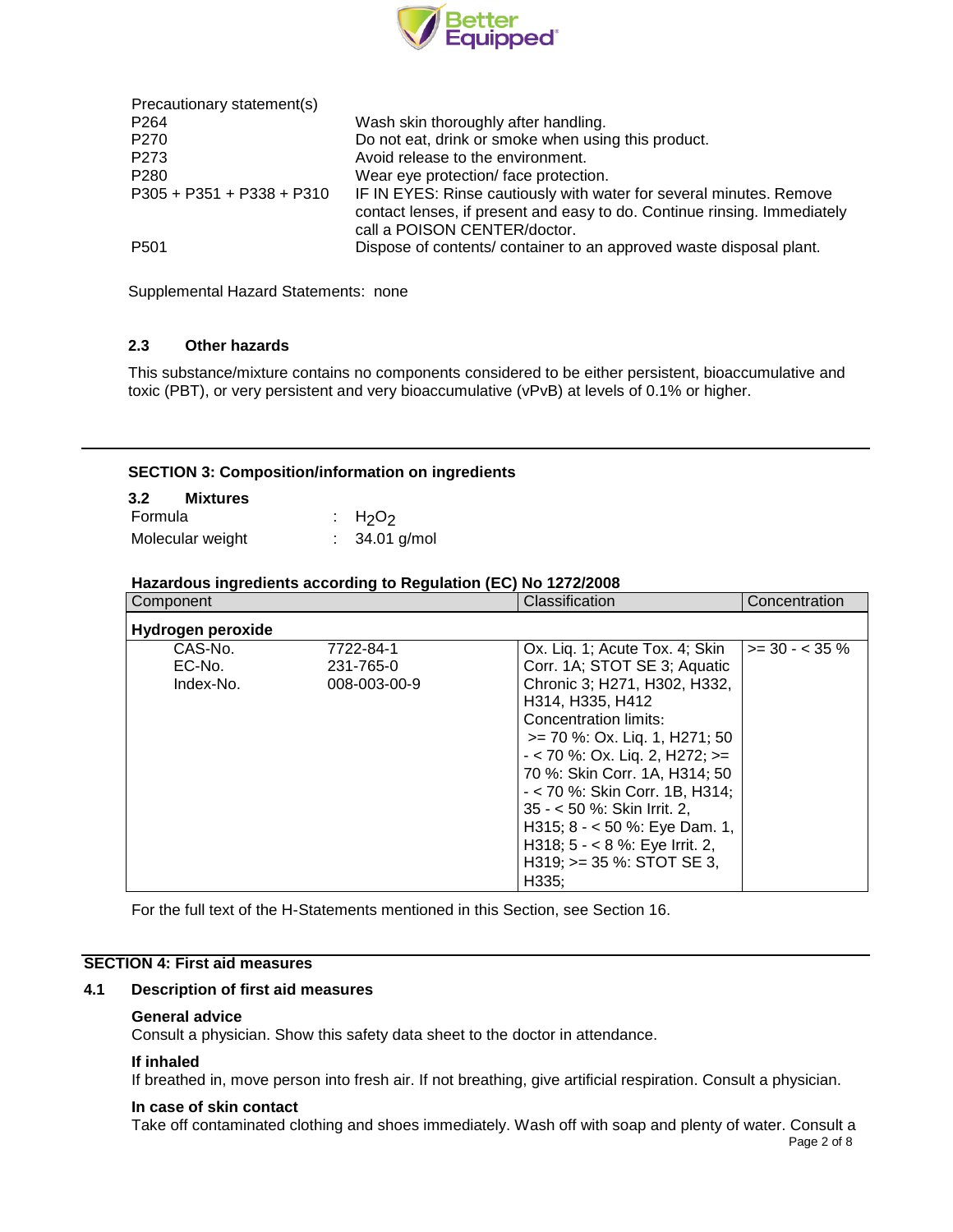

physician.

#### **In case of eye contact**

Rinse thoroughly with plenty of water for at least 15 minutes and consult a physician.

### **If swallowed**

Do NOT induce vomiting. Never give anything by mouth to an unconscious person. Rinse mouth with water. Consult a physician.

- **4.2 Most important symptoms and effects, both acute and delayed** The most important known symptoms and effects are described in the labelling (see section 2.2) and/or in section 11
- **4.3 Indication of any immediate medical attention and special treatment needed** No data available

### **SECTION 5: Firefighting measures**

### **5.1 Extinguishing media**

**Suitable extinguishing media** Use water spray, alcohol-resistant foam, dry chemical or carbon dioxide. **Unsuitable extinguishing media** Nothing specified.

**5.2 Special hazards arising from the substance or mixture** No data available

#### **5.3 Advice for firefighters** Wear self-contained breathing apparatus for firefighting if necessary.

**5.4 Further information** No data available

### **SECTION 6: Accidental release measures**

#### **6.1 Personal precautions, protective equipment and emergency procedures**

#### **- 6.1.1 For non-emergency personnel**

Use personal protective equipment. Avoid breathing vapours, mist or gas. Ensure adequate ventilation. Evacuate personnel to safe areas.

#### **- 6.1.2 For emergency responders**

Use personal protective equipment. Avoid breathing vapours, mist or gas. Ensure adequate ventilation. Evacuate personnel to safe areas.

For personal protection see section 8.

#### **6.2 Environmental precautions**

Prevent further leakage or spillage if safe to do so. Do not let product enter drains. Discharge into the environment must be avoided.

**6.3 Methods and materials for containment and cleaning up**

Soak up with inert absorbent material and dispose of as hazardous waste. Keep in suitable, closed containers for disposal.

**6.4 Reference to other sections** For disposal see section 13.

### **SECTION 7: Handling and storage**

#### **7.1 Precautions for safe handling**

Avoid contact with skin and eyes. Avoid inhalation of vapour or mist.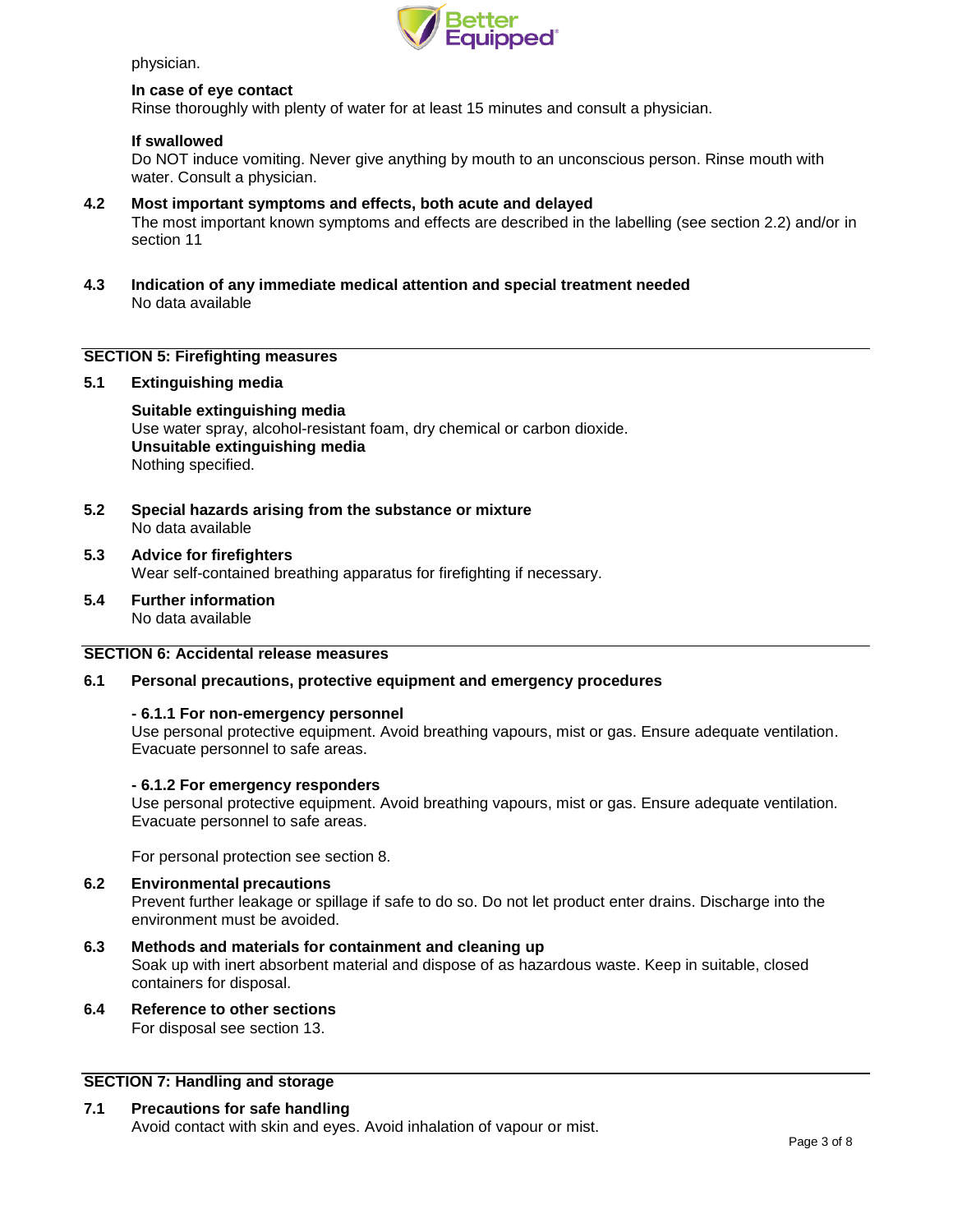

- 7.1.2 Advice on general occupational hygiene:
- No smoking.
- Do not eat or drink.
- Wash hands after use.
- Remove contaminated clothing.

For precautions see section 2.2.

### **7.2 Conditions for safe storage, including any incompatibilities**

Keep container tightly closed in a dry and well-ventilated place. Containers which are opened must be carefully resealed and kept upright to prevent leakage. Store in cool place.

Recommended storage temperature 2 - 8 °C

### **7.3 Specific end use(s)**

Apart from the uses mentioned in section 1.2 no other specific uses are stipulated

### **SECTION 8: Exposure controls/personal protection**

### **8.1 Control parameters**

### **Components with workplace control parameters**

| Component         | l CAS-No. | ValueForm<br>of exposure | Control<br>parameters       | <b>Basis</b>                                       |
|-------------------|-----------|--------------------------|-----------------------------|----------------------------------------------------|
| Hydrogen peroxide | 7722-84-1 | TWA                      | ppm<br>$1.4 \text{ mg/m}$ 3 | UK. EH40 WEL - Workplace<br><b>Exposure Limits</b> |
|                   |           | <b>STEL</b>              | 2 ppm<br>$2.8 \text{ mg/m}$ | UK. EH40 WEL - Workplace<br><b>Exposure Limits</b> |

### **8.1.2 Information on currently recommended monitoring procedures**

For currently recommended monitoring procedures, see HSE series 'Methods for the Determination of Hazardous Substances' (MDHS)

8.1.3 The relevant DNELs and PNECs for the substance/s for the exposure scenarios:

DNEL's. The derived no- or minimum effect level (DN(M)EL) is the level of exposure above which a human should not be exposed to a substance. Please note that when more than one summary is provided, DN(M)EL values may refer to constituents of the substance and not to the substance as a whole.

### **Data for WORKERS**

| <b>INHALATION Exposure</b> | Threshold                    | Most sensitive study           |  |  |
|----------------------------|------------------------------|--------------------------------|--|--|
| <b>Systemic Effects</b>    |                              |                                |  |  |
| Long-term:                 | -                            |                                |  |  |
| Acute /short term:         | -                            |                                |  |  |
| <b>Local Effects</b>       |                              |                                |  |  |
| Long-term:                 | (DNEL) 1.4 mg/m <sup>3</sup> | irritation (respiratory tract) |  |  |
| Acute /short term:         | (DNEL) $3$ mg/m <sup>3</sup> | irritation (respiratory tract) |  |  |
| <b>DERMAL Exposure</b>     | Threshold                    | Most sensitive study           |  |  |
| <b>Systemic Effects</b>    |                              |                                |  |  |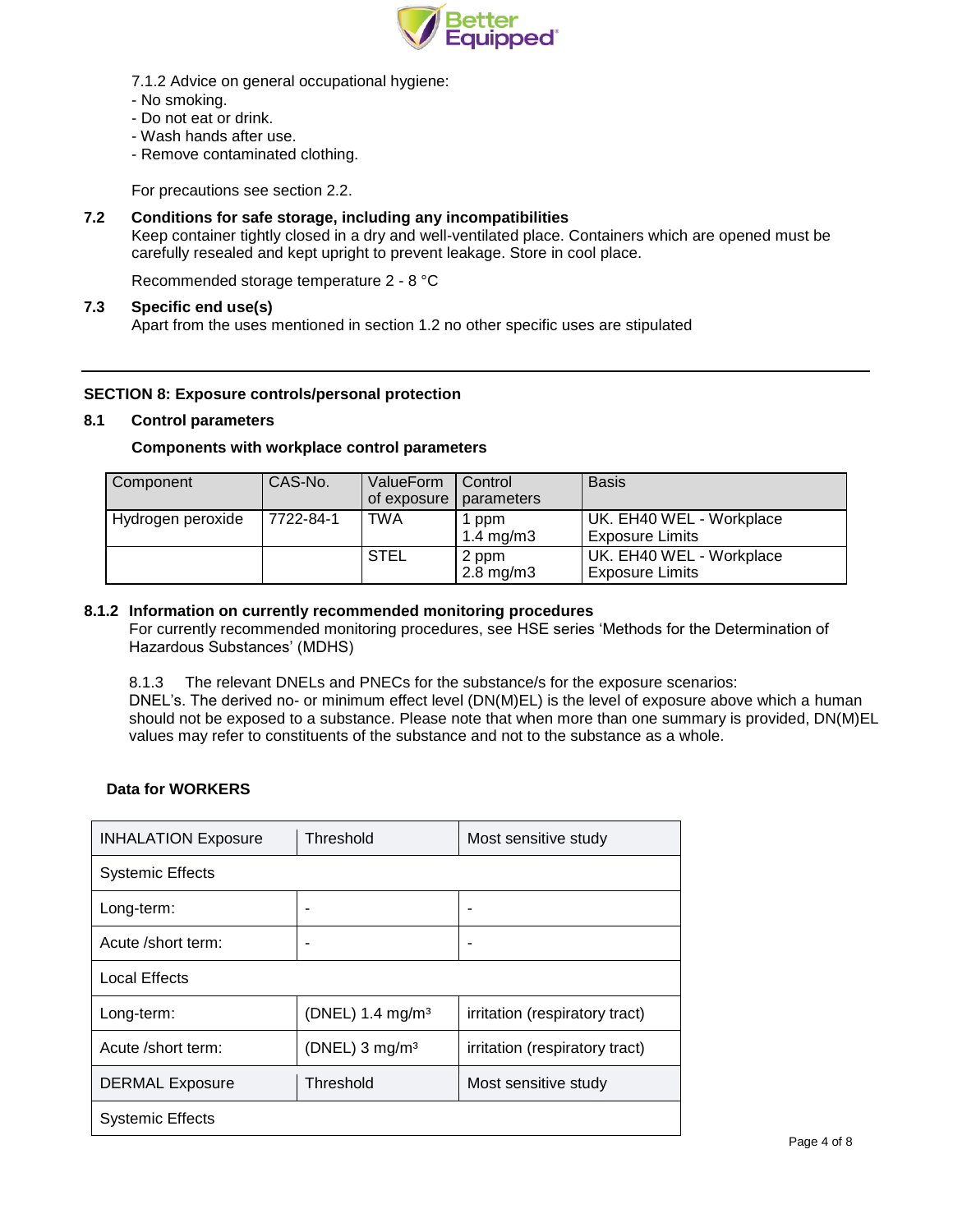

| Long-term:           | - |
|----------------------|---|
| Acute /short term:   | - |
| <b>Local Effects</b> |   |
| Long-term:           |   |
| Acute /short term:   | ۰ |
| <b>EYE</b> Exposure  |   |
|                      |   |

## **Data for the GENERAL POPULATION**

| <b>INHALATION Exposure</b> | Threshold                     | Most sensitive study           |  |  |  |
|----------------------------|-------------------------------|--------------------------------|--|--|--|
| <b>Systemic Effects</b>    |                               |                                |  |  |  |
| Long-term:                 | ÷,                            | ÷                              |  |  |  |
| Acute /short term:         |                               | $\blacksquare$                 |  |  |  |
| <b>Local Effects</b>       |                               |                                |  |  |  |
| Long-term:                 | (DNEL) 210 µg/m <sup>3</sup>  | irritation (respiratory tract) |  |  |  |
| Acute /short term:         | (DNEL) 1.93 mg/m <sup>3</sup> | irritation (respiratory tract) |  |  |  |
| <b>DERMAL Exposure</b>     | Threshold                     | Most sensitive study           |  |  |  |
| <b>Systemic Effects</b>    |                               |                                |  |  |  |
| Long-term:                 | ٠                             | $\blacksquare$                 |  |  |  |
| Acute /short term:         |                               | ÷.                             |  |  |  |
| <b>Local Effects</b>       |                               |                                |  |  |  |
| Long-term:                 | ÷,                            | ÷,                             |  |  |  |
| Acute /short term:         | ٠                             | ÷,                             |  |  |  |
| <b>ORAL Exposure</b>       | Threshold                     | Most sensitive study           |  |  |  |
| <b>Systemic Effects</b>    |                               |                                |  |  |  |
| Long-term:                 | ä,                            | ä,                             |  |  |  |
| Acute /short term:         | ٠                             | ä,                             |  |  |  |
| <b>EYE Exposure</b>        |                               |                                |  |  |  |
|                            |                               |                                |  |  |  |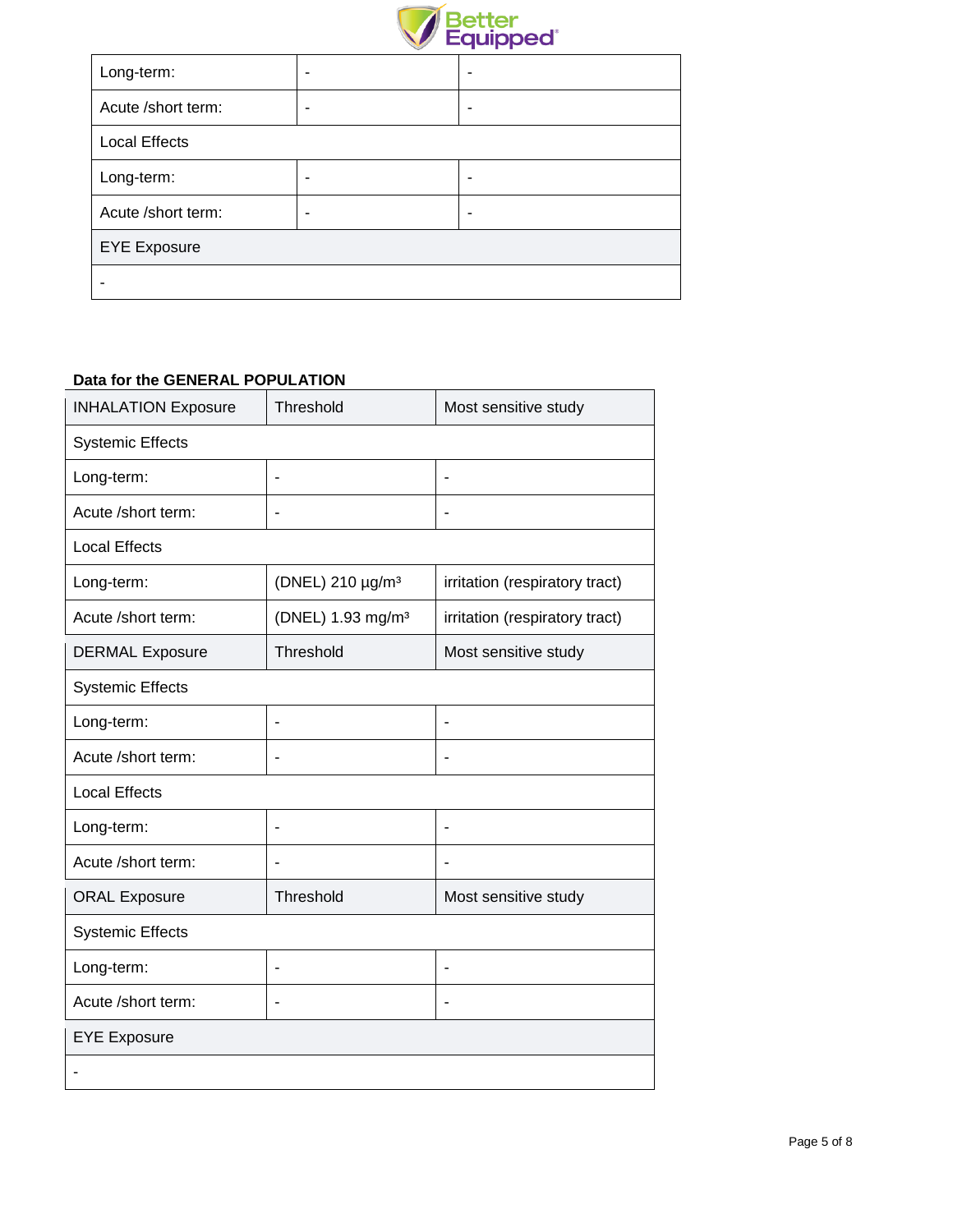

PNEC's. The Predicted No-Effect Concentration (PNEC) value is the concentration of a substance below which adverse effects in the environment are not expected to occur. Please note that when more than one summary is provided, PNEC values may refer to constituents of the substance and not to the substance as a whole.

| Hazard for Aquatic Organisms         |                              |  |  |
|--------------------------------------|------------------------------|--|--|
| Freshwater                           | 12.6 $\mu$ g/L $(1)$         |  |  |
| Intermittent releases (freshwater)   | 13.8 $\mu$ g/L $(1)$         |  |  |
| Marine water                         | 12.6 $\mu$ g/L $(1)$         |  |  |
| Intermittent releases (marine water) | ٠                            |  |  |
| Sewage treatment plant (STP)         | 4.66 mg/L $(1)$              |  |  |
| Sediment (freshwater)                | 47 µg/kg sediment dw (1)     |  |  |
| Sediment (marine water)              | 47 µg/kg sediment dw (1)     |  |  |
| Hazard for Air                       |                              |  |  |
| Air                                  | ۰                            |  |  |
| Hazard for Terrestrial Organism      |                              |  |  |
| Soil                                 | $2.3 \mu g/kg$ soil dw $(1)$ |  |  |
| <b>Hazard for Predators</b>          |                              |  |  |
| Secondary poisoning                  |                              |  |  |

## **8.2 Exposure controls**

### **Appropriate engineering controls**

Handle in accordance with good industrial hygiene and safety practice. Wash hands before breaks and at the end of workday. Use Local exhaust ventilation (LEV).

### **Personal protective equipment**

#### **Eye/face protection**

Tightly fitting safety goggles. Faceshield (8-inch minimum). Use equipment for eye protection tested and approved under appropriate government standards such as NIOSH (US) or EN 166(EU).

#### **Skin protection**

Handle with gloves. Gloves must be inspected prior to use. Use proper glove removal technique (without touching glove's outer surface) to avoid skin contact with this product. Dispose of contaminated gloves after use in accordance with applicable laws and good laboratory practices. Wash and dry hands.

The selected protective gloves have to satisfy the specifications of EU Directive 89/686/EEC and the standard EN 374 derived from it.

Full contact Material: Nitrile rubber Minimum layer thickness: 0.11 mm Break through time: 480 min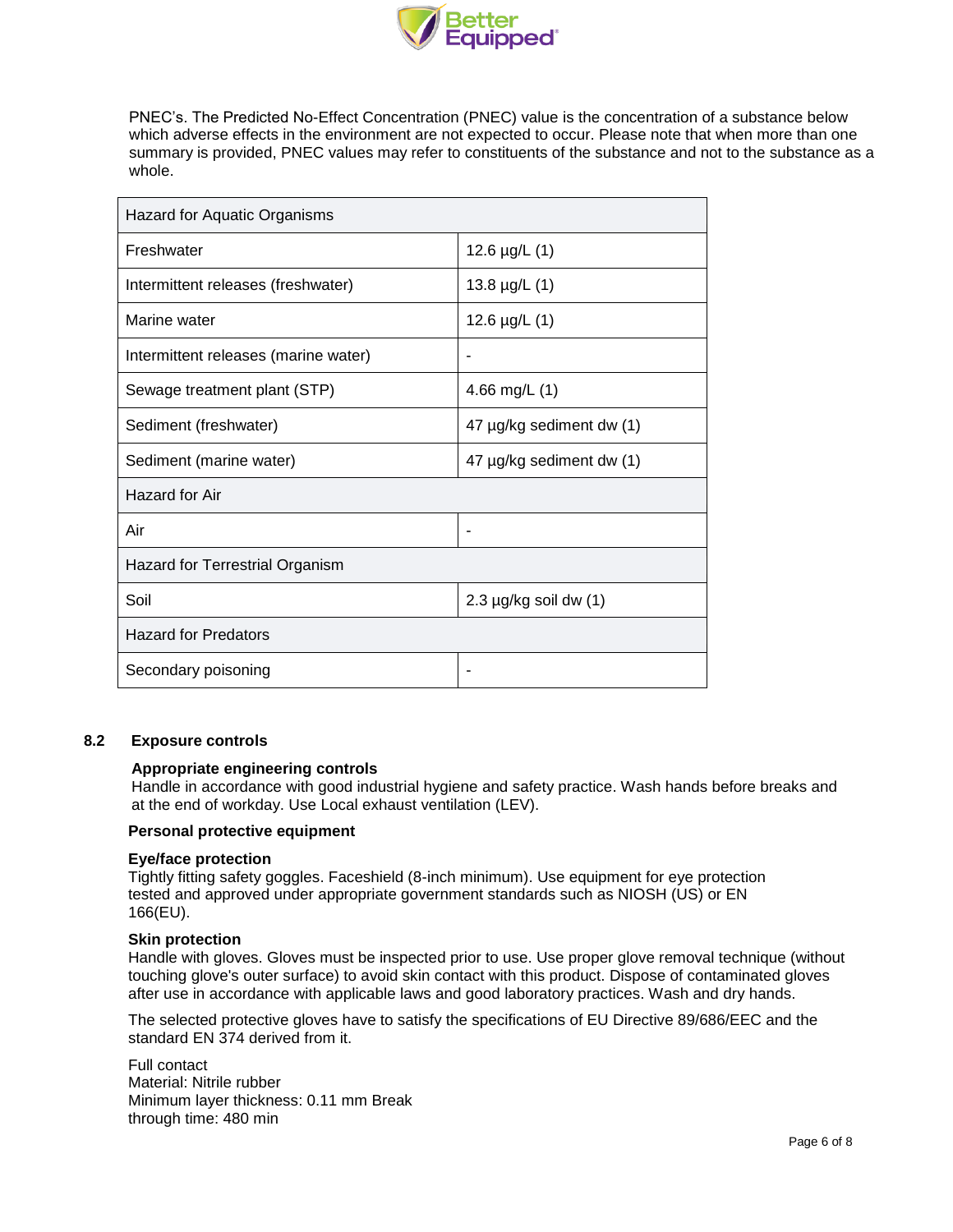

Material tested:Dermatril® (KCL 740 / Aldrich Z677272, Size M)

Splash contact Material: Nitrile rubber Minimum layer thickness: 0.11 mm Break through time: 480 min Material tested:Dermatril® (KCL 740 / Aldrich Z677272, Size M)

data source: KCL GmbH, D-36124 Eichenzell, phone +49 (0)6659 87300, e-mail [sales@kcl.de,](mailto:sales@kcl.de) test method: EN374

If used in solution, or mixed with other substances, and under conditions which differ from EN 374, contact the supplier of the CE approved gloves. This recommendation is advisory only and must be evaluated by an industrial hygienist and safety officer familiar with the specific situation of anticipated use by our customers. It should not be construed as offering an approval for any specific use scenario.

### **Body Protection**

Complete suit protecting against chemicals, The type of protective equipment must be selected according to the concentration and amount of the dangerous substance at the specific workplace.

#### **Respiratory protection**

Where risk assessment shows air-purifying respirators are appropriate use a full-face respirator with multi-purpose combination (US) or type ABEK (EN 14387) respirator cartridges as a backup to engineering controls. If the respirator is the sole means of protection, use a full-face supplied air respirator. Use respirators and components tested and approved under appropriate government standards such as NIOSH (US) or CEN (EU).

#### **Control of environmental exposure**

Prevent further leakage or spillage if safe to do so. Do not let product enter drains. Discharge into the environment must be avoided.

### **SECTION 9: Physical and chemical properties**

#### **9.1 Information on basic physical and chemical properties**

| Appearance                  | Form: liquid, clear<br>Colour: colourless                                            |  |  |  |
|-----------------------------|--------------------------------------------------------------------------------------|--|--|--|
| Odour                       | No data available                                                                    |  |  |  |
|                             | No data available                                                                    |  |  |  |
| рH                          | 5.0 - 8.0 at 50 g/l at 25 °C                                                         |  |  |  |
|                             | Melting point/freezing point: 450 °C                                                 |  |  |  |
|                             | No data available                                                                    |  |  |  |
|                             |                                                                                      |  |  |  |
| Flash point                 | Not applicable                                                                       |  |  |  |
| Evaporation rate            | No data available                                                                    |  |  |  |
| Flammability (solid, gas)   | No data available                                                                    |  |  |  |
| Upper/lower flammability or | No data available                                                                    |  |  |  |
| explosive limits            |                                                                                      |  |  |  |
| Vapour pressure             | No data available                                                                    |  |  |  |
| Vapour density              | No data available                                                                    |  |  |  |
| Relative density            | 1.11 g/cm3 at 20 $^{\circ}$ C                                                        |  |  |  |
| Water solubility            | No data available                                                                    |  |  |  |
| Partition coefficient: n-   | No data available                                                                    |  |  |  |
| O)<br>octanol/water         |                                                                                      |  |  |  |
| Auto-ignition temperature   | No data available                                                                    |  |  |  |
| Decomposition temperature   | No data available                                                                    |  |  |  |
| Viscosity                   | No data available                                                                    |  |  |  |
| <b>Explosive properties</b> | No data available                                                                    |  |  |  |
| Oxidizing properties        | The substance or mixture is not classified<br>as oxidizing.                          |  |  |  |
|                             | Odour Threshold<br>Melting point/freezing point<br>Initial boiling point and boiling |  |  |  |

#### **9.2 Other safety information**

No data available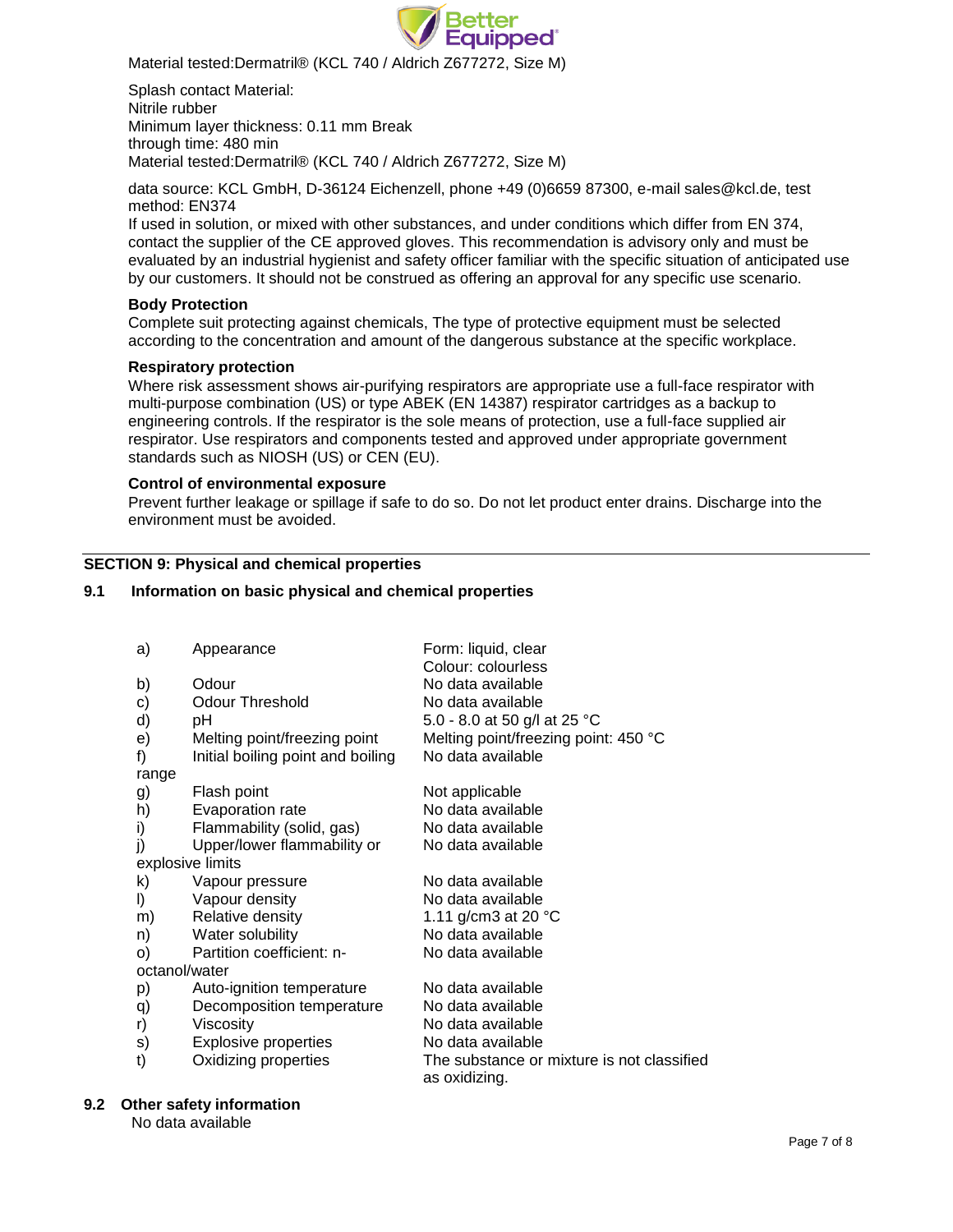

## **SECTION 10: Stability and reactivity**

| 10.1 Reactivity                        |  |
|----------------------------------------|--|
| None known based on the data available |  |
|                                        |  |

- **10.2 Chemical stability** Stable under recommended storage conditions.
- **10.3 Possibility of hazardous reactions** None under normal processing
- **10.4 Conditions to avoid** Heat, Light and contact with incompatible material
- **10.5 Incompatible materials** Zinc, Powdered metals, Iron, Copper, Nickel, Brass, Iron and iron salts.

### **10.6 Hazardous decomposition products** Hazardous decomposition products formed under fire conditions. - Nature of decomposition products not known. In the event of fire: see section 5

### **SECTION 11: Toxicological information**

### **11.1 Information on toxicological effects Acute toxicity**

### **Oral**

LD50 693.7 - 1 270 mg/kg bw (rat) - Interpretations of results: category 4 based on GHS criteria

#### **Inhalation**

Not classified

#### **Dermal**

LD50 2 000 mg/kg bw (rabbit) - M/CInterpretations of results: Not classified

#### **Skin corrosion/irritation**

Causes skin burns

## **Serious eye damage/eye irritation**

Causes serious eye damage

#### **Respiratory or skin sensitisation**

No data available

### **Germ cell mutagenicity**

No data available

#### **Carcinogenicity**

IARC: No component of this product present at levels greater than or equal to 0.1% is identified as probable, possible or confirmed human carcinogen by IARC.

### **Reproductive toxicity**

No data available

#### **Specific target organ toxicity - single exposure** No data available

#### **Specific target organ toxicity - repeated exposure** No data available

#### **Aspiration hazard** No data available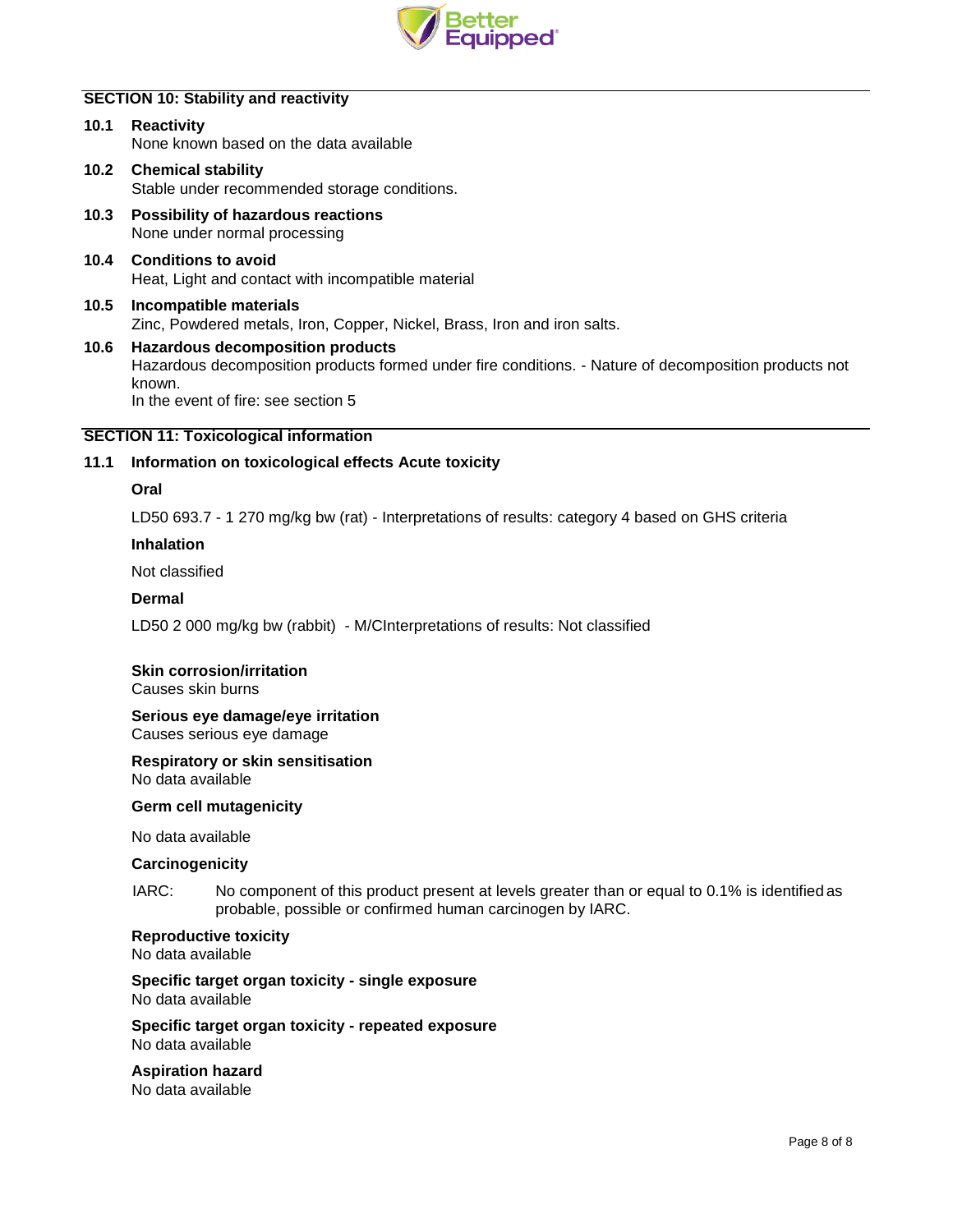

### **Repeated dose toxicity** Oral NOEL (mouse): 100 ppm

**Inhalation**

NOAEL (rat): 2.9 mg/m<sup>3</sup> air NOAEL (rat): 7.08 ppm LOAEL (rat):  $14.6$  mg/m<sup>3</sup> air

## **Additional Information**

RTECS: Not available

To the best of our knowledge, the chemical, physical, and toxicological properties have not been thoroughly investigated.

### **SECTION 12: Ecological information**

### **12.1 Toxicity**

Short–term toxicity to fish LC50 (4 days) 16.4 mg/L NOEC (4 days) 5 mg/L

Short–term toxicity to aquatic invertebrates LC50 (48 h) 2.4 mg/L NOEC (48 h) 1 mg/L

Long–term toxicity to aquatic invertebrates NOEC (21 days) 630 µg/L LOEC (21 days) 1.25 mg/L

Toxicity to aquatic algae and cyanobacteria EC50 (72 h) 1.38 mg/L NOEC (72 h) 630 µg/L

Toxicity to microorganisms EC50 (3 h) 1 g/L EC50 (30 min) 466 mg/L

- **12.2 Persistence and degradability** No data available
- **12.3 Bioaccumulative potential** No data available
- **12.4 Mobility in soil** No data available
- **12.5 Results of PBT and vPvB assessment** This substance/mixture contains no components considered to be either persistent, bioaccumulative and toxic (PBT), or very persistent and very bioaccumulative (vPvB) at levels of 0.1% or higher.

## **12.6 Other adverse effects**

Harmful to aquatic life with long lasting effects.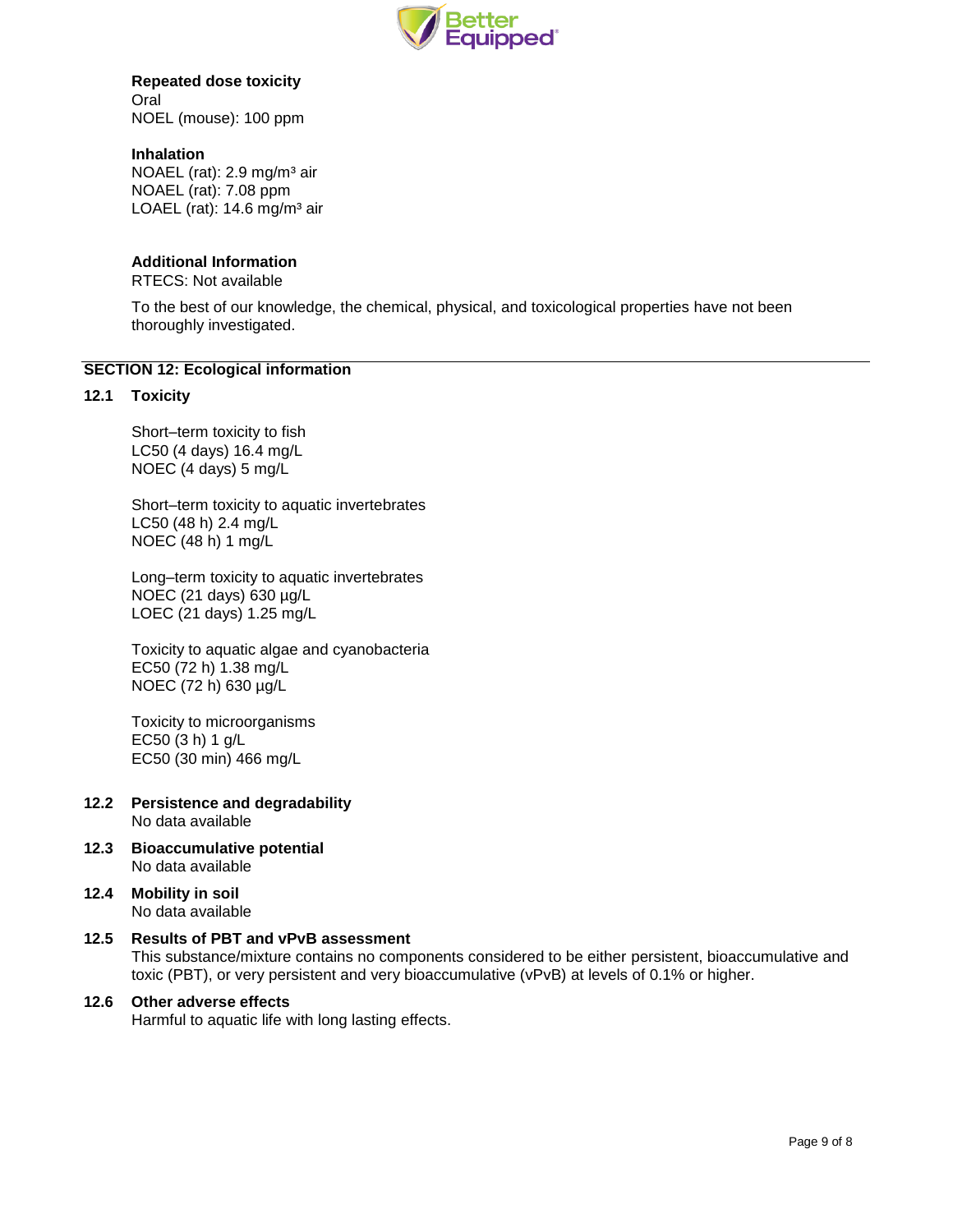

### **SECTION 13: Disposal considerations**

### **13.1 Waste treatment methods**

### **Product**

Offer surplus and non-recyclable solutions to a licensed disposal company. Waste material must be disposed of in accordance with the Directive on waste 2008/98/EC as well as other national and local regulations. Leave chemicals in original containers. No mixing with other waste. Handle uncleaned containers like the product itself. Unused product may be returned and reused, in addition to disposal.

### **Contaminated packaging**

Dispose of as unused product.

| <b>SECTION 14: Transport information</b> |                                                                                                                                                                         |                              |                           |                   |  |
|------------------------------------------|-------------------------------------------------------------------------------------------------------------------------------------------------------------------------|------------------------------|---------------------------|-------------------|--|
| 14.1                                     | UN number<br>ADR/RID: 2014                                                                                                                                              |                              | IMDG: 2014                | <b>IATA: 2014</b> |  |
| 14.2                                     | UN proper shipping name<br>ADR/RID: HYDROGEN PEROXIDE, AQUEOUS SOLUTION<br>HYDROGEN PEROXIDE, AQUEOUS SOLUTION<br>IMDG:<br>Hydrogen peroxide, aqueous solution<br>IATA: |                              |                           |                   |  |
| 14.3                                     | ADR/RID: 5.1 (8)                                                                                                                                                        | Transport hazard class(es)   | IMDG: 5.1 (8)             | IATA: 5.1 (8)     |  |
| 14.4                                     | Packaging group<br>ADR/RID: II                                                                                                                                          |                              | IMDG: II                  | <b>IATA: II</b>   |  |
| 14.5                                     | ADR/RID: no                                                                                                                                                             | <b>Environmental hazards</b> | IMDG Marine pollutant: no | IATA: no          |  |
| 14.6                                     | No data available                                                                                                                                                       | Special precautions for user |                           |                   |  |

**14.7 Transport in bulk according to Annex II of MARPOL 73/78 and the IBC Code** N/A

## **SECTION 15: Regulatory information**

**15.1 Safety, health and environmental regulations/legislation specific for the substance or mixture** This safety datasheet complies with the requirements of Regulation (EC) No. 1907/2006.

#### **15.2 Chemical safety assessment**

For this product a chemical safety assessment was not carried out

## **SECTION 16: Other information**

### **Full text of H-Statements referred to under sections 2 and 3.**

| H <sub>271</sub>  | May cause fire or explosion; strong oxidizer.      |
|-------------------|----------------------------------------------------|
| H <sub>272</sub>  | May intensify fire; oxidizer.                      |
| H302              | Harmful if swallowed.                              |
| H <sub>3</sub> 14 | Causes severe skin burns and eye damage.           |
| H315              | Causes skin irritation.                            |
| H318              | Causes serious eye damage.                         |
| H319              | Causes serious eye irritation.                     |
| H332              | Harmful if inhaled.                                |
| H <sub>335</sub>  | May cause respiratory irritation.                  |
| H412              | Harmful to aquatic life with long lasting effects. |

#### **Revisions made since previous version of data sheet:**